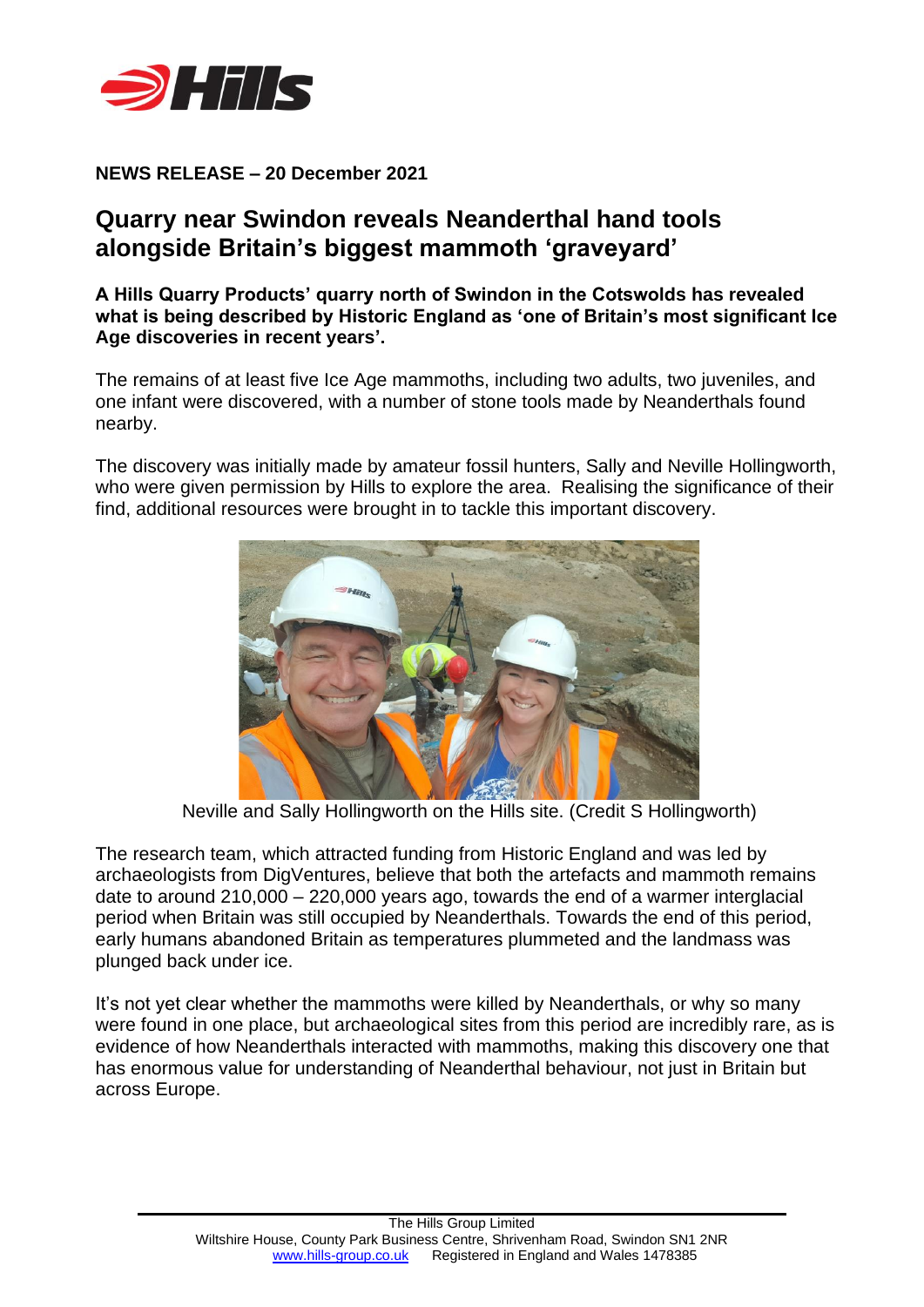



Sally with mammoth humerus bone (Credit S Hollingworth)

The significance of the discovery was filmed by Windfall Films and is the subject of a BBC1 television documentary featuring Sir David Attenborough called "Attenborough and the Mammoth Graveyard" and will be aired on Thursday 30th December at 20:00.



Archaeologist excavates mammoth tusk (Credit DigVentures)

Peter Andrew, Group Director for Hills Quarry Products, said: "Hills has a long-standing relationship with Sally and Neville Hollingworth, and we provided substantial resources towards making sure that the area remained accessible during the various phases of excavation.

"Having worked in the Cotswold Waterpark area for many years, we are very familiar with archaeological finds, but this latest discovery has turned out to be quite unique. We have been amazed by the interest in the project and the results of the research which provides an insight into Britain's Ice Age environment and the world as it was lived in by our closest human relatives.